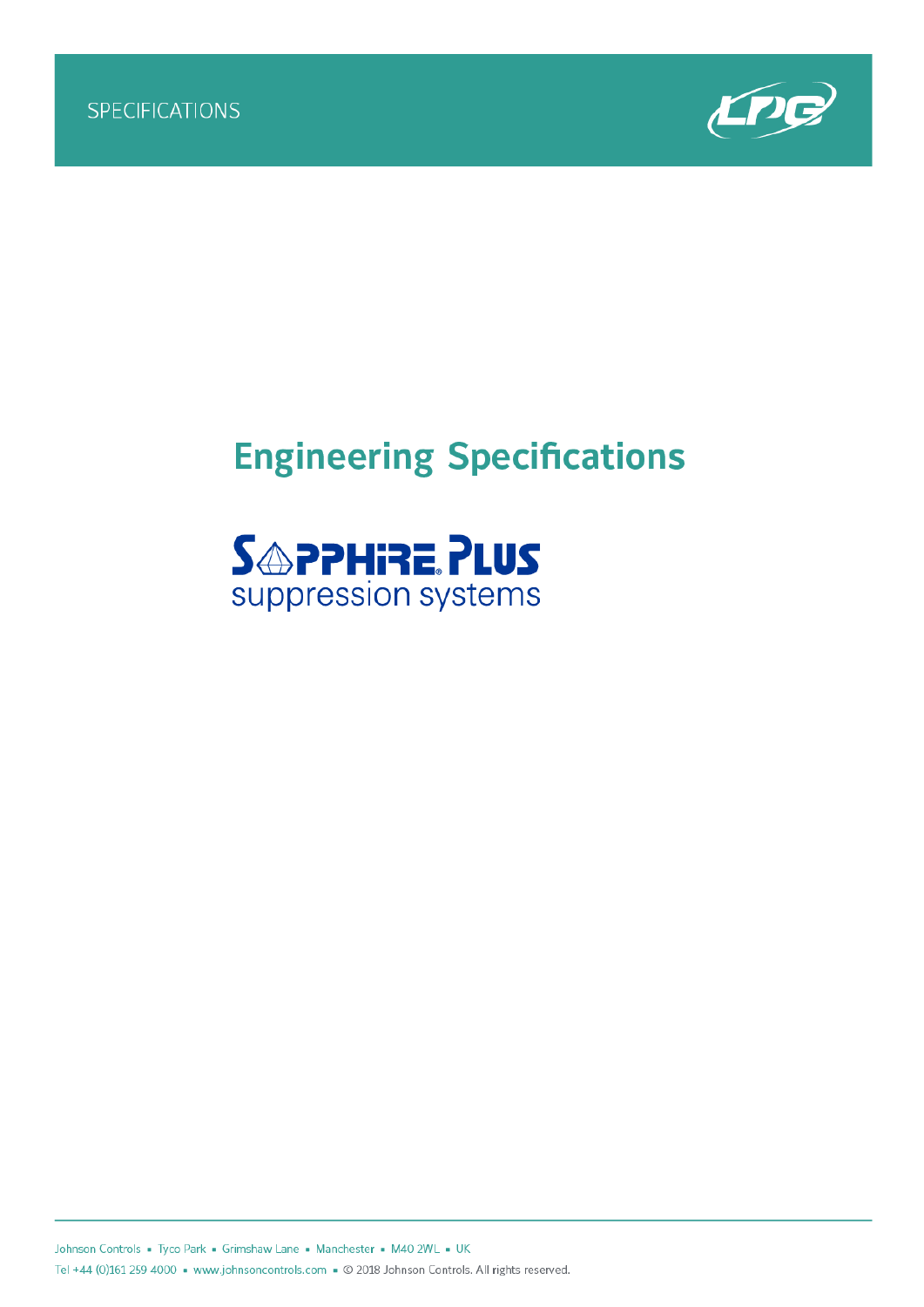#### **SAPPHIRE PLUS FIRE SUPPRESSION SYSTEM ENGINEERING SPECIFICATION April 2018**

**Johnson Controls** Tyco Park, Grimshaw Lane, Manchester, M40 2WL

+44 (0)161 259 4000

## **PART 1 – GENERAL1.1 DESCRIPTION OF WORK**

This specification outlines the requirements for a "Total Flood" SAPPHIRE PLUS Clean Agent Fire Suppression System. The work described in this specification includes all engineering, labour, materials, equipment, design and service: necessary and required to complete and test the suppression system.

**1.2 APPLICABLE STANDARDS AND PUBLICATIONS** The design, equipment, installation, testing, and maintenance of the SAPPHIRE PLUS Clean Agent Fire Suppression System shall be in accordance with the applicable requirements set forth in the latest edition of the following codes and standards (as applicable to the project requirements):

#### EUROPEAN STANDARDS

- EN 15004-1: Fixed firefighting systems Gas extinguishing systems: Design, installation and maintenance.
- EN 15004-2: Fixed firefighting systems Gas extinguishing systems: Physical properties and system design of gas extinguishing systems for FK-5-1-12 extinguishant.
- EN 12094: Fixed firefighting Components for gas extinguishing systems. INTERNATIONAL STANDARDS.
- ISO 14520-1: Fixed firefighting systems Gas extinguishing systems: Design, installation and maintenance.
- ISO 14520-5: Fixed firefighting systems Gas extinguishing systems: Physical properties and system design of gas extinguishing systems for FK-5-1-12 extinguishant.
- NFPA 2001 Standard on Clean Agent Fire Extinguishing Systems.

# **1.3 APPROVALS**

The complete system shall have the following applicable listings and approvals:

- UL Listed
- FM Approved

The standards listed, as well as all other applicable codes and good engineering practices, shall be used as "minimum" design standards.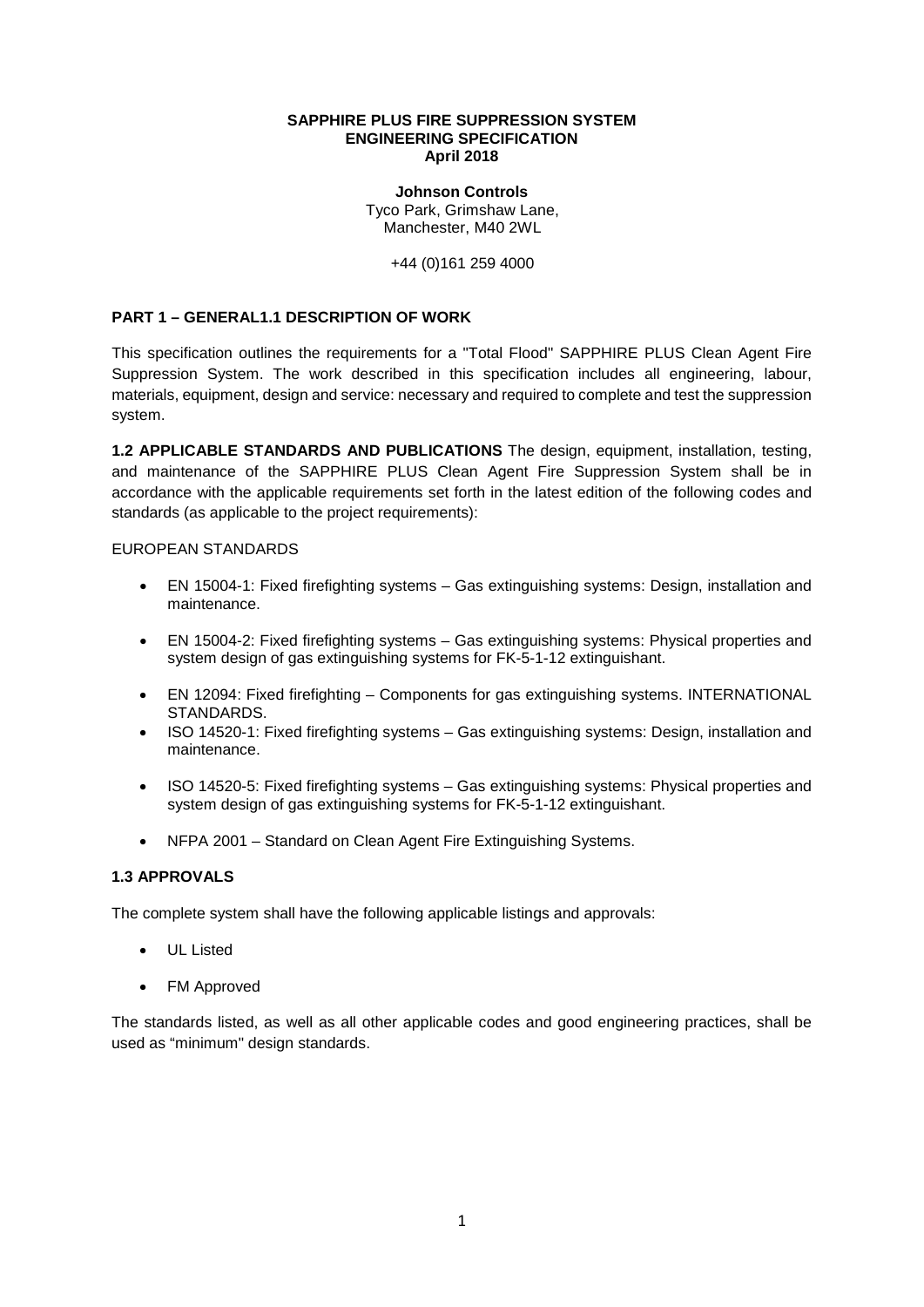# **1.4 QUALITY ASSURANCE**

#### 1.4.1. MANUFACTURER:

- 1. The manufacturer of the suppression system hardware components shall be ISO 9001 registered and all components shall meet fully the requirements of EN 12094 as applicable.
- 2. The manufacturer's identification and CE mark as applicable shall appear on all major components.
- 3. All devices, components and equipment shall be supplied by the same manufacturer.
- 4. All devices, components and equipment shall be new, standard products of the manufacturer's latest design and suitable to perform the functions intended.

#### 1.4.2. INSTALLER:

- 1. The installing contractor shall be trained by the supplier to design, install, test and maintain SAPPHIRE PLUS Clean Agent Fire Suppression Systems.
- 2. The installing contractor must have a minimum of five years' experience in the design, installation, testing and maintenance, of SAPPHIRE PLUS Clean Agent Fire Suppression System. A list of systems of a similar nature and scope shall be provided on request.
- 3. The installing contractor shall maintain, or have access to, a Clean Agent refill station. The installing contractor shall provide proof of ability to recharge the largest SAPPHIRE PLUS Clean Agent Fire Suppression System within the period of time specified in the contract after a discharge including holding an appropriate quantity of Clean Agent.
- 4. The installing contractor shall be an authorised distributor of the SAPPHIRE PLUS Clean Agent Fire Suppression System equipment so that immediate replacement parts are available from inventory. 5. The installing contractor shall show proof of emergency service available 24-hours-a-day, 7-days-a-week.

# **1.5 DESIGN DOCUMENTATION**

The installing contractor shall submit the following design information and drawings for approval prior to starting installation work on this project:

- 1. Installation layout drawings having an appropriate scale detailing the location of all agent storage containers, nozzles, pipe runs, including pipe sizes and lengths, and electrical control panel(s) and associated devices.
- 2. Separate layouts, or drawings, shall be provided for the mechanical and electrical work in the room, floor and ceiling voids.
- 3. Drawing to provide legend identifying all symbols used.
- 4. Complete hydraulic flow calculations, from the UL/FM approved software, shall be provided for all SAPPHIRE PLUS Clean Agent Fire Suppression System. Calculation sheet(s) must include the manufacturer's name and approving agency. The individual sections of pipe and each fitting to be used, as shown on the isometrics, must be identified and included in the calculation. Total agent discharge time must be shown and detailed by hazard.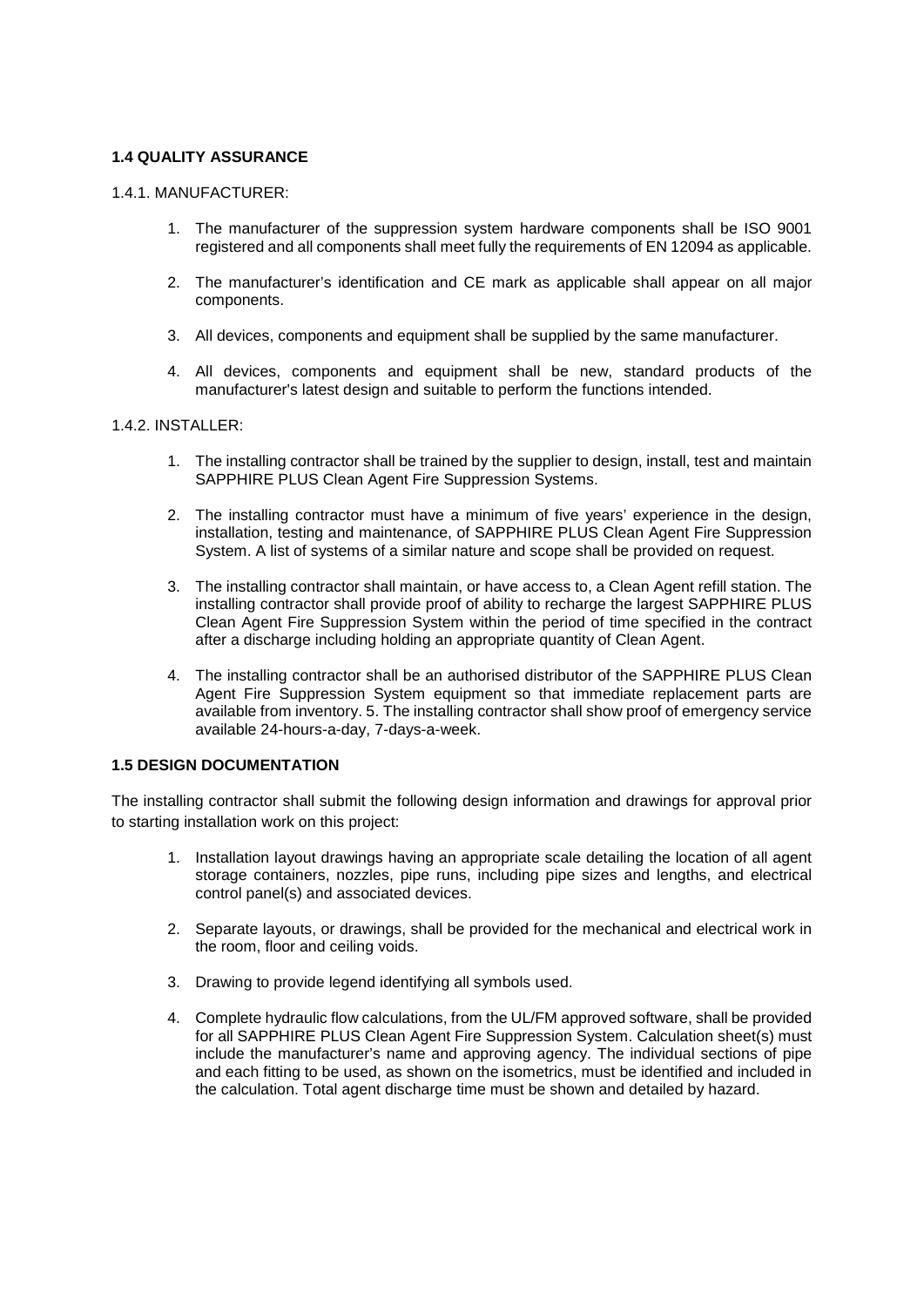# **PART 2 – SYSTEM REQUIREMENTS**

## **2.1 SYSTEM DESCRIPTION AND OPERATION**

- 1. The system shall be a Total Flood SAPPHIRE PLUS Clean Agent Fire Suppression System supplied by Tyco Fire Protection Products (hereinafter referred to as "TFPP").
- 2. The system shall provide a 3M™ NOVEC™ 1230 agent minimum design concentration of 4.5% by volume for Class A hazards (according to NFPA 2001) or 5.3% to 5.6% (according to EN 15004 / ISO 14520) and a minimum of 5.85% by volume for Class B hazards in all areas and / or protected spaces, at the minimum anticipated temperature within the protected area. System design shall not exceed 10% concentration for normally occupied spaces, adjusted for maximum hazard temperature anticipated, with provisions for room evacuation before agent release.
- 3. The system shall be complete in all ways. It shall include a mechanical and electrical installation, all detection and control equipment, agent storage containers, 3M™ NOVEC™ 1230 agent, discharge nozzles, pipe and fittings, manual release and delay or abort devices, audible and visual alarms, auxiliary devices and controls, shutdowns, alarm interface, advisory signs, functional checkout and testing, training and any other operations necessary for a SAPPHIRE PLUS Clean Agent Fire Suppression System.
- 4. Provide two inspections during the first year of service: Inspections shall be made at 6 month intervals thereafter.
- 5. The general contractor shall be responsible for sealing and securing the hazard areas against agent loss and / or leakage during the "hold" period, which is a minimum period of 10 minutes or a time period sufficient to allow for response by trained personnel.
- 6. Automatic operation of each protected area shall be as follows:

a). Actuation of one detector, within the hazard area, shall:

- Illuminate the "ALARM" lamp on the control panel face.
- Sound an alarm.
- Transfer auxiliary contacts, which can perform auxiliary system functions such as: Operate door holder / closures on access doors; Transmit a signal to a fire alarm system; Shutdown HVAC (Heating Ventilation Air Conditioning) equipment.
- Light an individual lamp on a status unit (optional).Note: The shutdown of electrical equipment will be optional based on requirements of the authority or applicable standards.
- b). Actuation of a second detector on a second zone, within the hazard area, shall:
	- Illuminate the "PRE-DISCHARGE" lamp on the control panel face.
	- Sound a pre-discharge alarm which shall be distinct from the alarm raised on operation of the first detector.
	- Shut down the HVAC system and / or close dampers if not shut down upon operation of first detector.
	- Start time-delay sequence (not normally to exceed 30 seconds).
	- System hold or abort sequence is enabled at this time.
	- Light an individual lamp on a status unit (optional).

c). After completion of the time-delay sequence, the SAPPHIRE PLUS Clean Agent Fire Suppression System shall discharge and the following shall occur:

- Illuminate a "SYSTEM RELEASED" lamp on the control panel face.
- Energise a visual indicator(s) outside the hazard area in which the discharge occurred.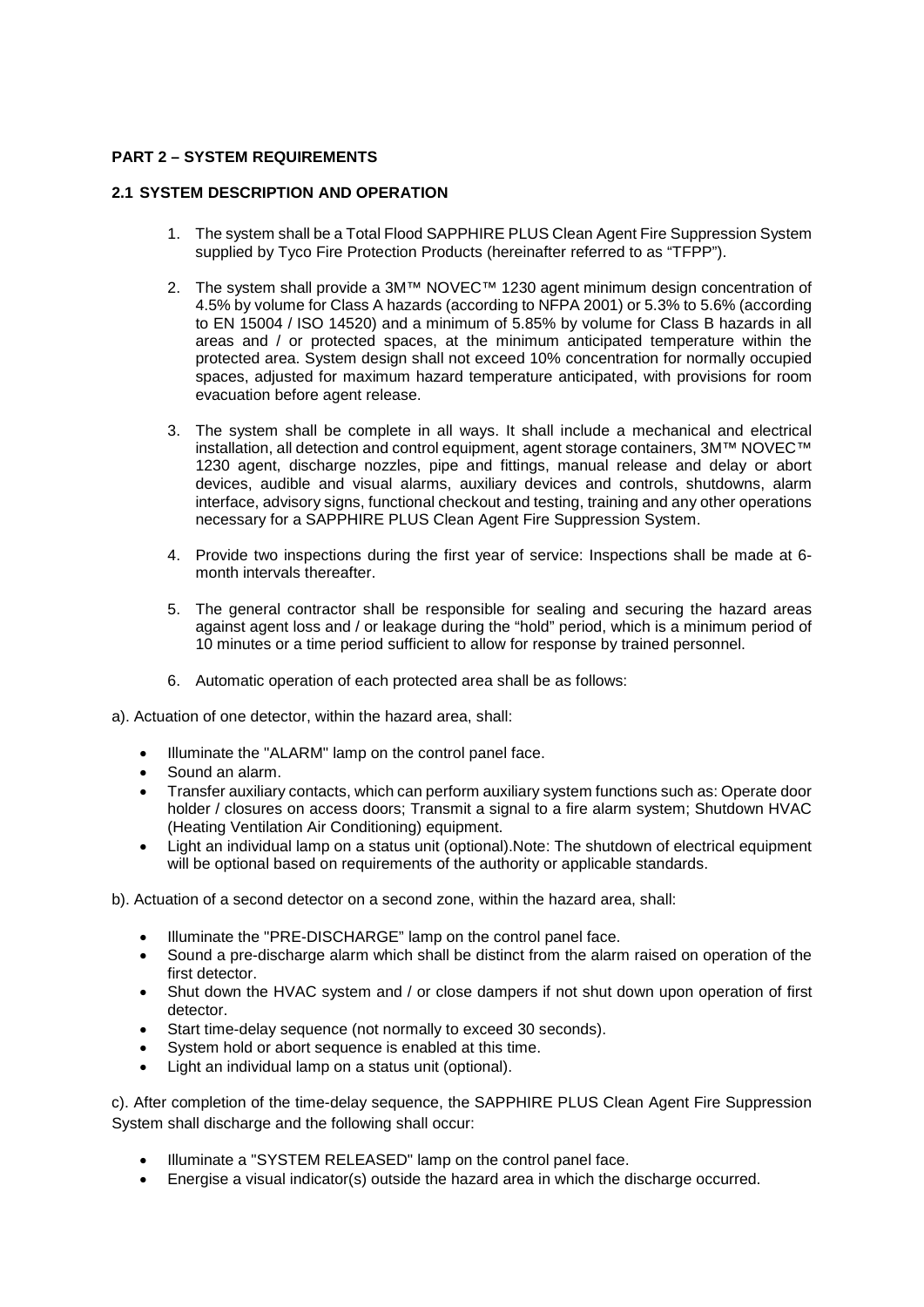• Energise a "System Fired" audible device. (Optional)

d). The system shall be capable of being actuated by manual discharge devices located at each hazard exit. Operation of a manual device shall duplicate the sequence description above. The manual discharge station require two distinct actions to effect release.

e). The system may be provided with a hold or abort device which shall interrupt the discharge sequence. Hold devices shall stop the discharge sequence when pressed and held. Upon release the discharge time delay shall start again from zero. Abort devices are not normally recommended, but if fitted, shall cause the discharge sequence to be stopped and shall reset the control panel to manual control.

# **2.2 MATERIAL AND EQUIPMENT**

2.2.1. GENERAL REQUIREMENTS:

- 1. The SAPPHIRE PLUS Clean Agent Fire Suppression System materials and equipment shall be standard products of the supplier's latest design and suitable to perform all intended functions.
- 2. All relevant devices and equipment shall be approved according to EN 12094.
- 3. Each hazard area shall have sufficient agent to provide a minimum concentration required by the applicable design standard.
- 4. The system design can be modular, central storage, or a combination of both design criteria.
- 5. Systems shall be designed in accordance with the manufacturer's guidelines.
- 6. The Clean Agent shall be stored in SAPPHIRE PLUS Clean Agent Fire Suppression System storage containers. Containers shall be super-pressurised with dry nitrogen to an operating pressure of 70 bar at 20°C. Containers shall be of seamless high-strength low alloy steel construction and meeting the requirements of the Transportable Pressure Equipment Directive (TPED).
- 7. Containers (master) shall be actuated by either an electrical actuator fitted with an integrated placement indicator switch to show correct fitment of the actuator or by pneumatic means from a nitrogen pilot container. The nitrogen pilot container electrical actuator shall be fitted with a placement indicator switch. Explosive devices shall not be permitted.
- 8. Each container shall have a pressure gauge or contacted pressure gauge (optional) to provide visual and electrical supervision of the container pressure. The contacted pressure gauge shall be wired to the control panel to provide audible and visual alarms in the event the container pressure drops below 63 bar (for temperature range -20 to 50C) or 65 bar (for temperature range 0 to 65C). The pressure gauge shall be colour coded to provide an easy, visual indication of container pressure.
- 9. Containers shall have a pressure relief device that automatically operates before the internal nominal pressure exceeds 180 bar.
- 10. Engineered discharge nozzles shall be provided within the manufacturer's guidelines to distribute the 3M™ NOVEC™ 1230 agent throughout the protected spaces. The nozzles shall be designed to provide proper agent quantity and distribution. Nozzles shall be available in 15mm (1/2 in.) through 50mm (2 in.) pipe sizes. Each size shall be available in 180° and 360° distribution patterns.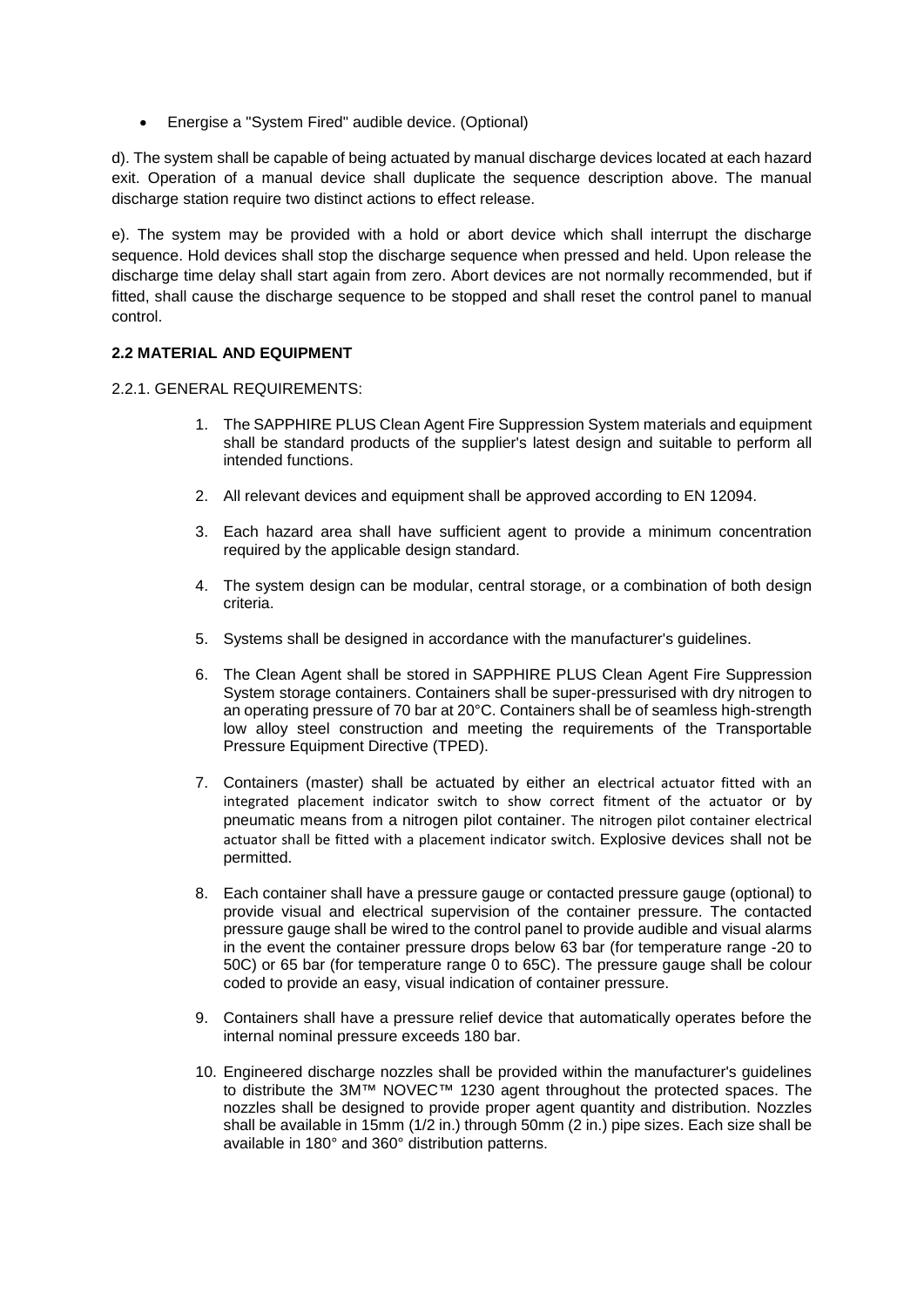- 11. Distribution piping and fittings shall be installed in accordance with the manufacturer's requirements, EN 15004 / ISO 14520 /NFPA 2001, and approved piping standards and guidelines. All distribution piping shall be installed by qualified individuals using accepted practices and quality procedures. All piping shall be adequately supported and anchored at all directional changes and nozzle locations.
- 12. a) All piping shall be reamed, blown clear and swabbed with suitable solvents to remove burrs, mill varnish, and cutting oils before assembly. b) All pipe threads shall be sealed with a suitable pipe sealant applied to the male thread only.
- 13. For systems protecting multi hazards using a central container bank and selector valves, the appropriate full bore selector valve shall be fully opened before the system containers are operated.

## 2.2.2. AGENT:

- 1. The fire suppression agent shall be 3M™ NOVEC™ 1230 Fire Protection Fluid, supplied by a 3M™ approved OEM partner.
- 2. Agent shall not contain any Hydrofluorocarbons (HFC).

#### 2.2.3. CAUTION SIGNS:

- 1. Entrance signs: are required at each entrance to a protected space.
- 2. Manual discharge signs: are required at each manual release station.

#### **PART 3 – TESTING AND DOCUMENTATION**

## **3.1 SYSTEM INSPECTION AND CHECKOUT**

After the system installation has been completed, the entire system shall be checked, inspected, and functionally tested by qualified, trained personnel, in accordance with the manufacturer's recommended procedures and applicable standards.

- 1. All containers and distribution piping shall be checked for proper mounting and installation.
- 2. All electrical wiring shall be tested for proper connection, continuity and resistance to earth.
- 3. The complete system shall be functionally tested, in the presence of the owner or his representative, and all functions, including system and equipment interlocks, must be operational during the acceptance tests.

#### **3.2 TRAINING REQUIREMENTS**

Prior to final acceptance, the installing contractor shall provide operational training to each shift of the owner's personnel. Each training session shall include control panel operation, manual release and (optional) hold or abort functions, supervisory and emergency procedures.

# **3.3 OPERATION AND MAINTENANCE**

Prior to final acceptance, the installing contractor shall provide complete operation and maintenance instruction manuals to the owner. All aspects of system operation and maintenance shall be detailed, including piping isometrics, wiring diagrams of all circuits, a written description of the system design,